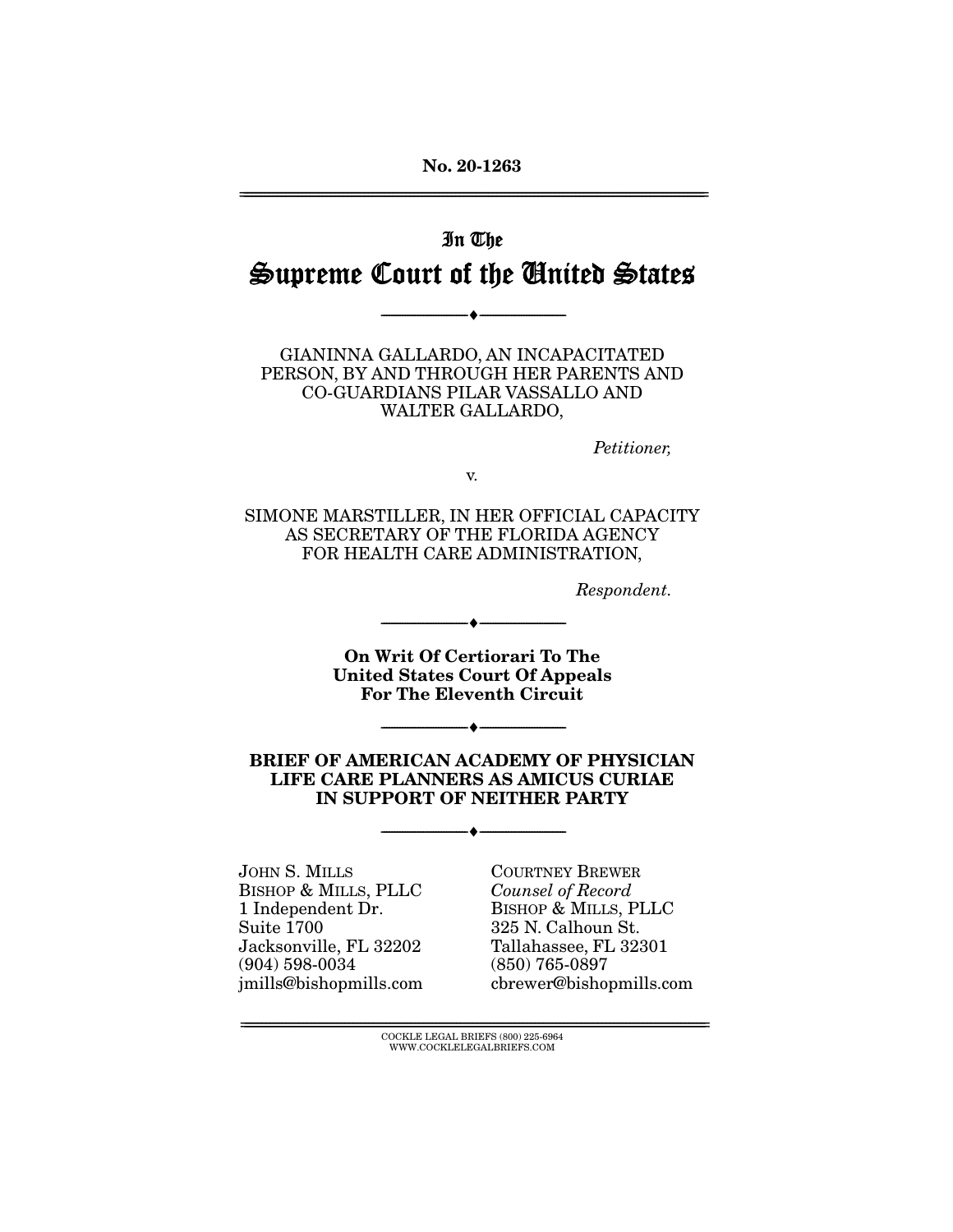## **QUESTION PRESENTED**

 Whether the federal Medicaid Act provides for a state Medicaid program to recover reimbursement for Medicaid's payment of a beneficiary's past medical expenses by taking funds from the portion of the beneficiary's tort recovery that compensates for future medical expenses.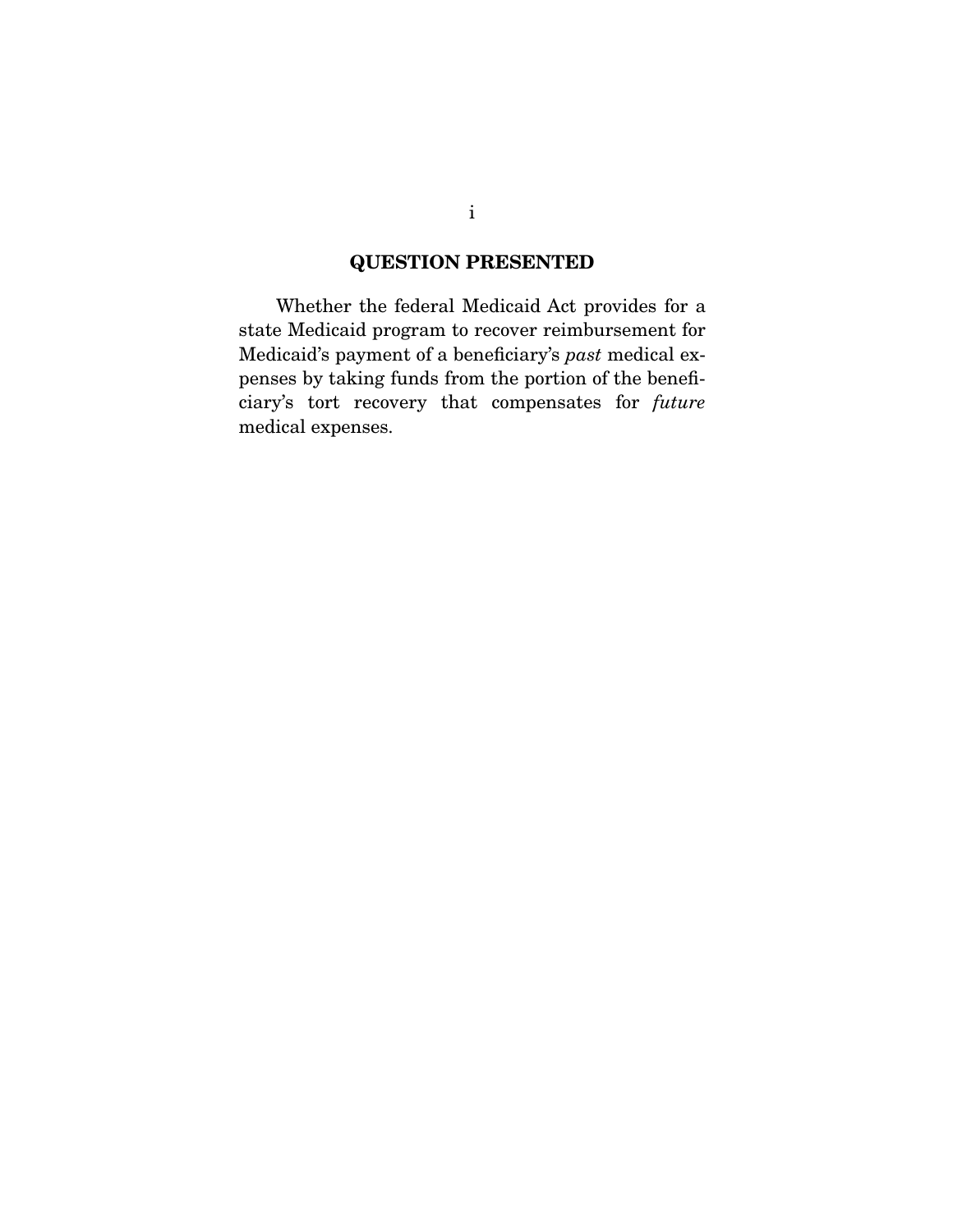## TABLE OF CONTENTS

|                                                                                                                                              | Page           |
|----------------------------------------------------------------------------------------------------------------------------------------------|----------------|
|                                                                                                                                              | i              |
|                                                                                                                                              | ii             |
|                                                                                                                                              | iii            |
| STATEMENT OF AMICUS INTEREST                                                                                                                 | 1              |
| SUMMARY OF ARGUMENT                                                                                                                          | $\overline{2}$ |
|                                                                                                                                              | 4              |
| Physician life care planning is a practice<br>Ι.<br>guided by specific, relevant, reliable, and<br>peer-reviewed methods, as well as ethical | 4              |
| II. Physician life care planning grew out of a<br>medical field and continues to be used out-<br>side of personal injury litigation          | 9              |
|                                                                                                                                              |                |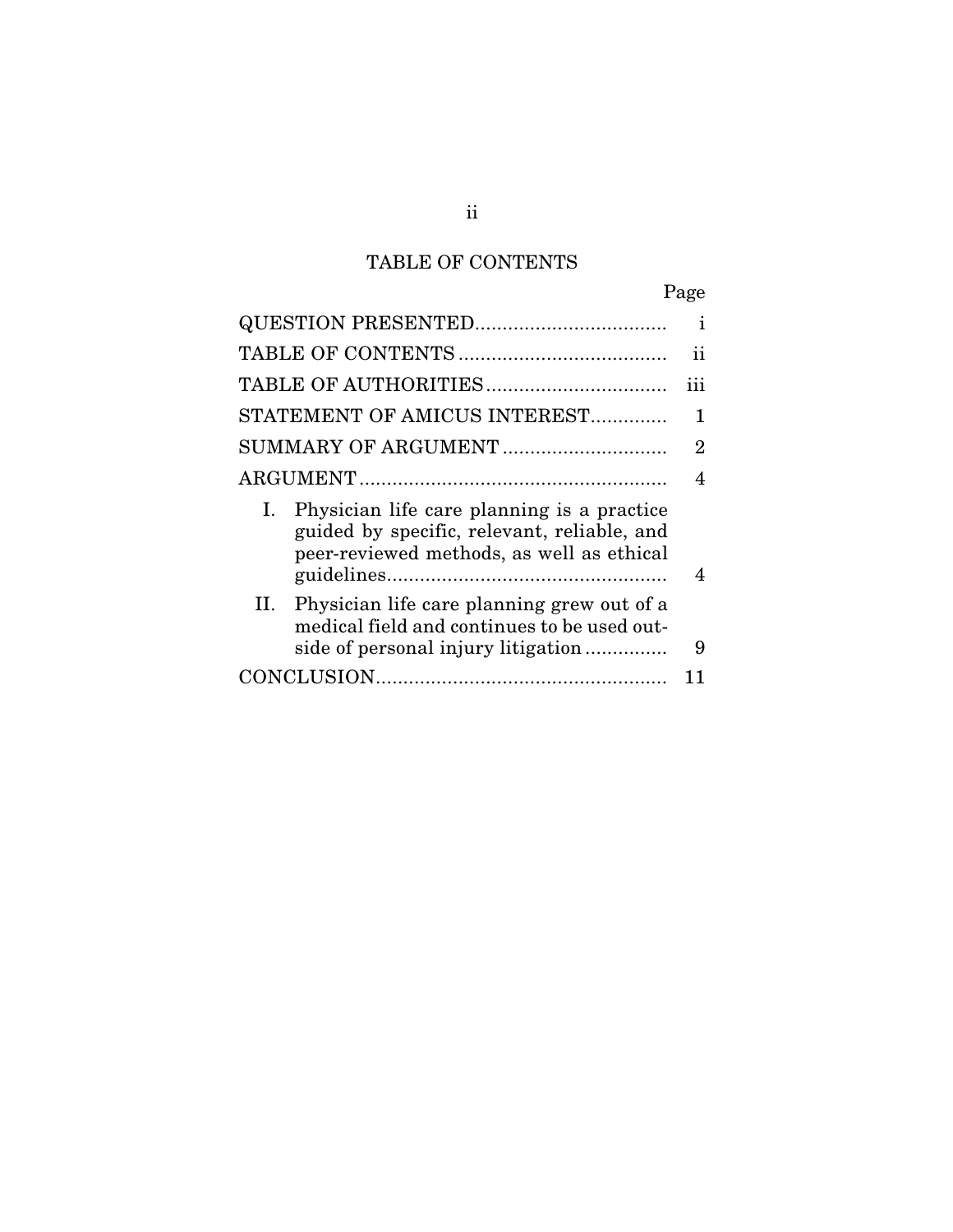## TABLE OF AUTHORITIES

Page

| <b>CASES</b>                                                                                                                                           |
|--------------------------------------------------------------------------------------------------------------------------------------------------------|
| Daubert v. Merrell Dow Pharm., Inc., 509 U.S.                                                                                                          |
| Gallardo by & through Vassallo v. Dudek, 963                                                                                                           |
| In re Marriage of Zweig, 798 N.E.2d 1223 (Ill. Ct.                                                                                                     |
| March v. United States, No. 3:17-cv-2028 (VAB),                                                                                                        |
| McCulloch v. Sec'y of Health & Human Servs.,<br>No. 09-293V, 2017 WL 7053992 (Fed. Cl. Dec.                                                            |
| Ruiz v. Minh Trucking, LLC, No. SA-19-CV-<br>01191-DAE, 2020 WL 6265084 (W.D. Tex. Oct.                                                                |
| Wos v. E.M.A. ex rel. Johnson, 568 U.S. 627                                                                                                            |
| <b>RULES</b>                                                                                                                                           |
|                                                                                                                                                        |
| <b>OTHER AUTHORITIES</b>                                                                                                                               |
| International Commission on Health Care Cer-<br>tification (ICHCC), Certified Life Care Planner,<br>https://www.ichcc.org/certified-life-care-planner- |

clcp.html (last visited Sept. 7, 2021) ........................ 5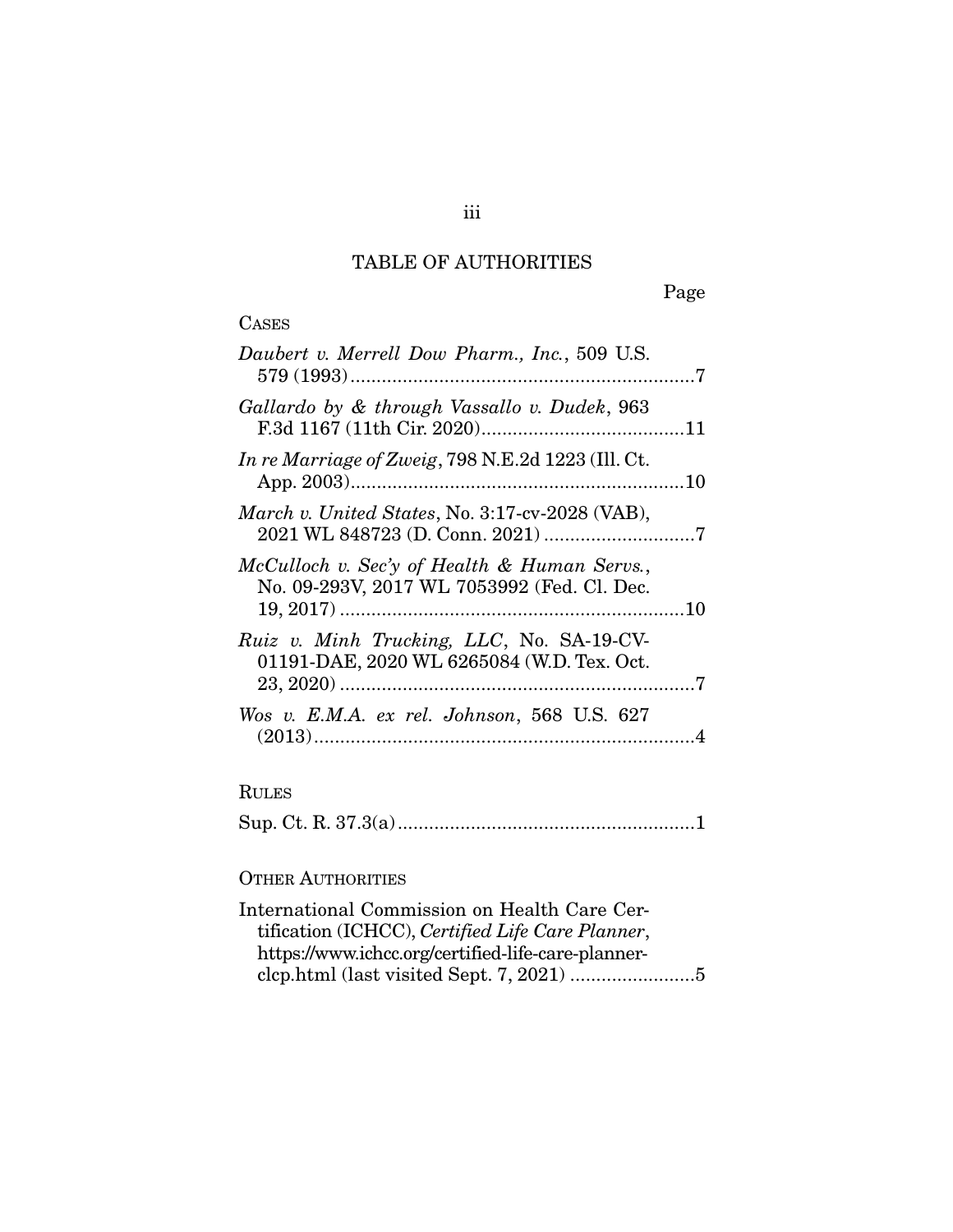## TABLE OF AUTHORITIES – Continued

Page

Joe G. Gonzales, M.D., A Physician's Guide to Life Care Planning: Tenets, Methods, and Best Practices for Physician Life Care Planners (1st ed. 2017) ................................................... passim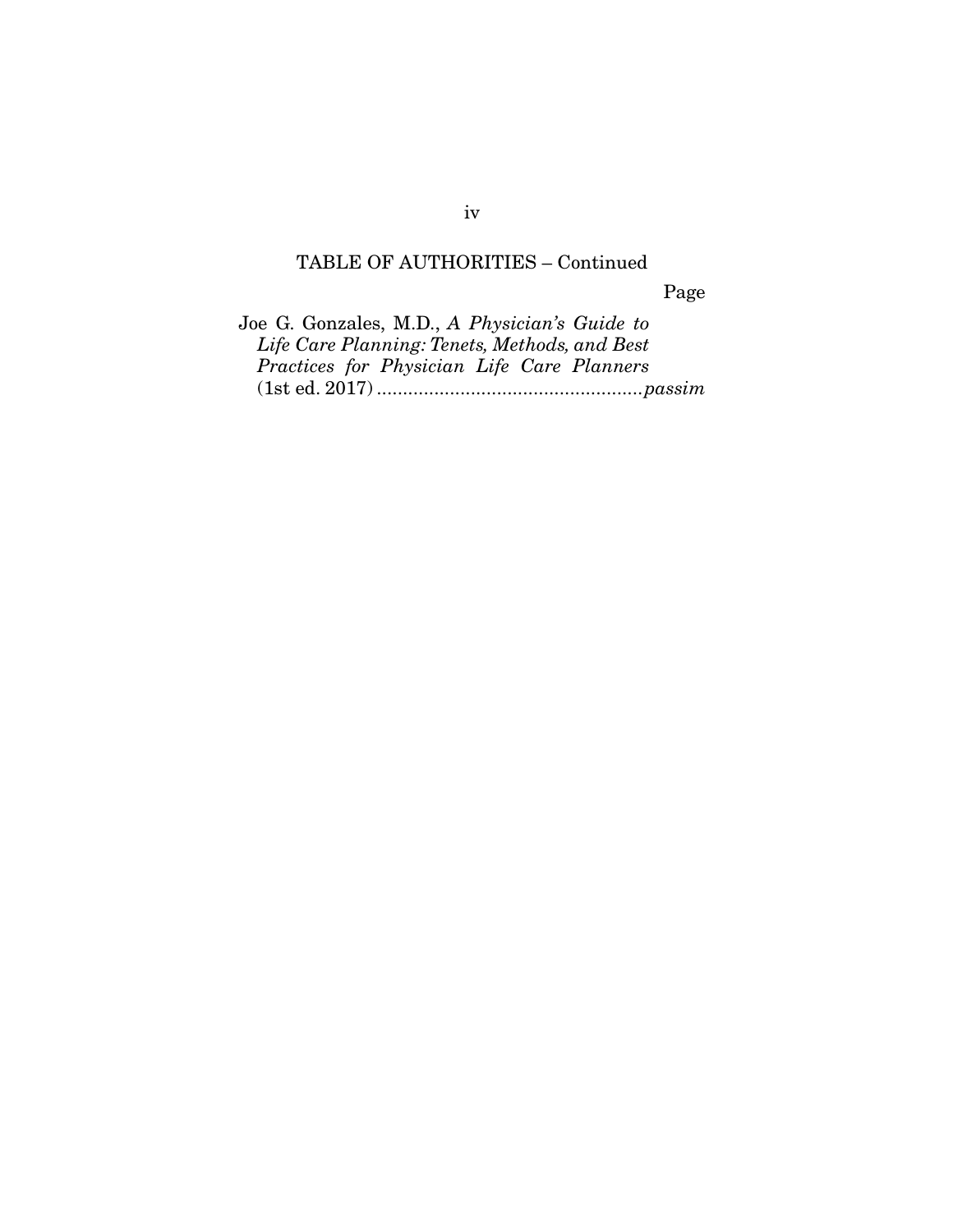#### **STATEMENT OF AMICUS INTEREST**<sup>1</sup>

 The American Academy of Physician Life Care Planners ("AAPLCP") is a professional organization of board-certified physicians and other qualified clinical and forensic professionals dedicated to the practice and advancement of life care planning. AAPLCP is committed to the advancement of life care planning research, publication, methodologies, standards of practice, ethics, and education, as well as the certification of qualified physicians. Its mission "is to champion the practice of life care planning by physicians, to elevate and support the discipline of life care planning through physician participation, and to educate physicians, the life care planning community, and the public about physicians' central role in life care planning." Joe G. Gonzales, M.D., A Physician's Guide to Life Care Planning: Tenets, Methods, and Best Practices for Physician Life Care Planners 5 (1st ed. 2017).

 AAPLCP takes no position on the question presented. Because the question addresses future medical requirements and their associated costs, however, AAPLCP believes its knowledge regarding how future medical requirements are properly formulated and quantified will be helpful to this Court. Physician life care planners follow relevant, reliable, regularlyemployed, and peer-reviewed methods, tenets, and

<sup>&</sup>lt;sup>1</sup> No counsel for either party authored this brief in whole or in part. No person other than the AAPLCP made a monetary contribution to the brief 's preparation or submission. Both parties consented to the filing of the brief in accordance with Supreme Court Rule 37.3(a).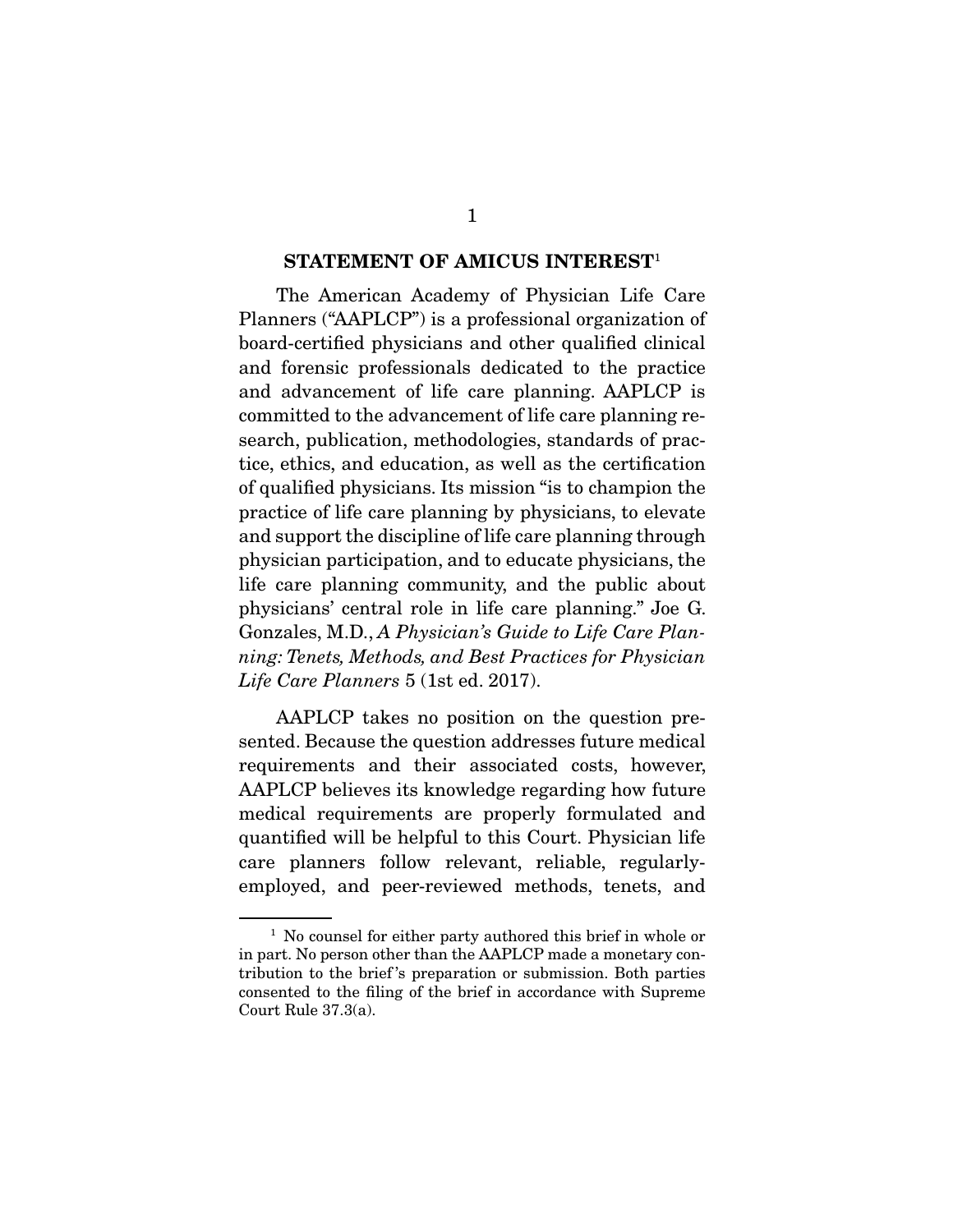principles to determine an injured individual's diagnostic conditions, disabilities, symptoms, probable durations of care, future medical requirements, and associated costs. To do this, they rely upon their education, training, skill, and professional experience as practicing medical doctors, many of whom are Board Certified Physical Medicine and Rehabilitation specialists. Ethical tenants bind physician life care planners to formulate their opinions pertaining to future care as reliably as possible and to avoid any form of bias or advocacy.

 The AAPLCP is interested in this case because it implicates the accuracy and credibility of future care projections. Physician life care planners are regularly called upon in cases like Ms. Gallardo's to assess an injured party's medical conditions, as well as future medical requirements and costs. Life care plans are not formulated based upon guesses or speculation; rather, they are formulated based upon a reasonable degree of medical certainty.

#### **SUMMARY OF ARGUMENT**

--------------------------------- ♦ ---------------------------------

 In preparing for trial or settlement discussions, parties seeking to prove damages often consult with physician life care planners. The expert analysis that the physician life care planner undertakes may become the subject of expert testimony at trial, or it may inform a party's settlement demands and negotiations. In such cases, the formulation of future medical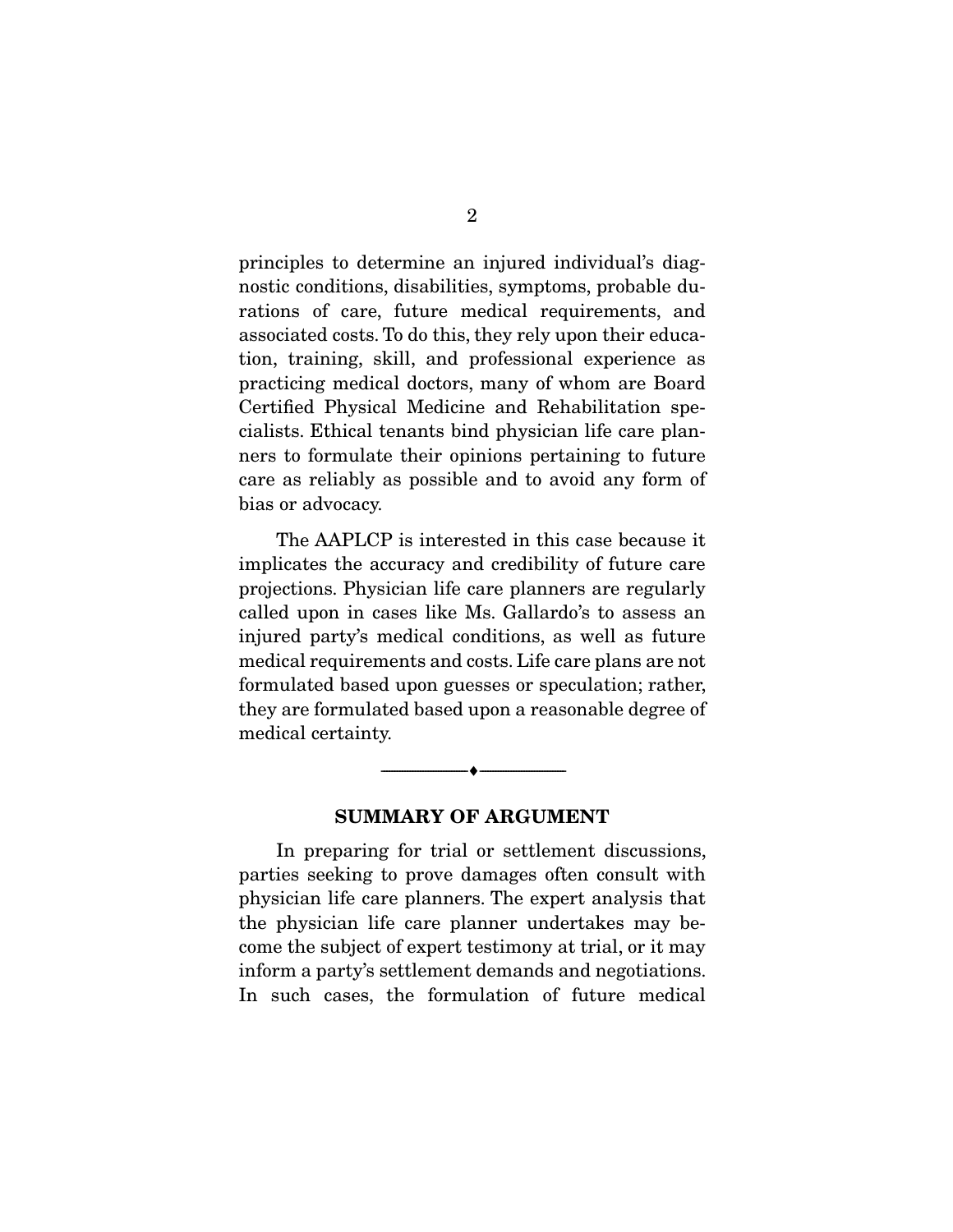requirements and associated costs is not a best guess or estimate.

 Nor are such formulations arbitrary. Guided by experiential knowledge, a host of organizational requirements, commitment to accuracy, and ethical constraints compelling a lack of bias, the future medical requirements formulated by physician life care planners are reliable projections. Thorough and transparent reviews of medical records, examinations of subjects, and calculations regarding the future needs of subjects ensure that the determination of future needs is made within a reasonable degree of medical certainty.

 Advancements in medical care mean gravely ill or injured persons may live much longer than was the case even in the latter half of the twentieth century, particularly if these persons have the means of obtaining appropriate care, therapies, and treatment. Society requires in many instances that the stakeholders be able to plan for the expenses associated with such longterm needs, regardless of whether the requirement arises due to litigation, estate distribution or planning, compensation, or a host of other circumstances. In those circumstances, the expertise of a physician life care planner is instrumental. Indeed, life care planning is a matter of expert analysis similar to predictions of future economic needs or damages made in other fields.

--------------------------------- ♦ ---------------------------------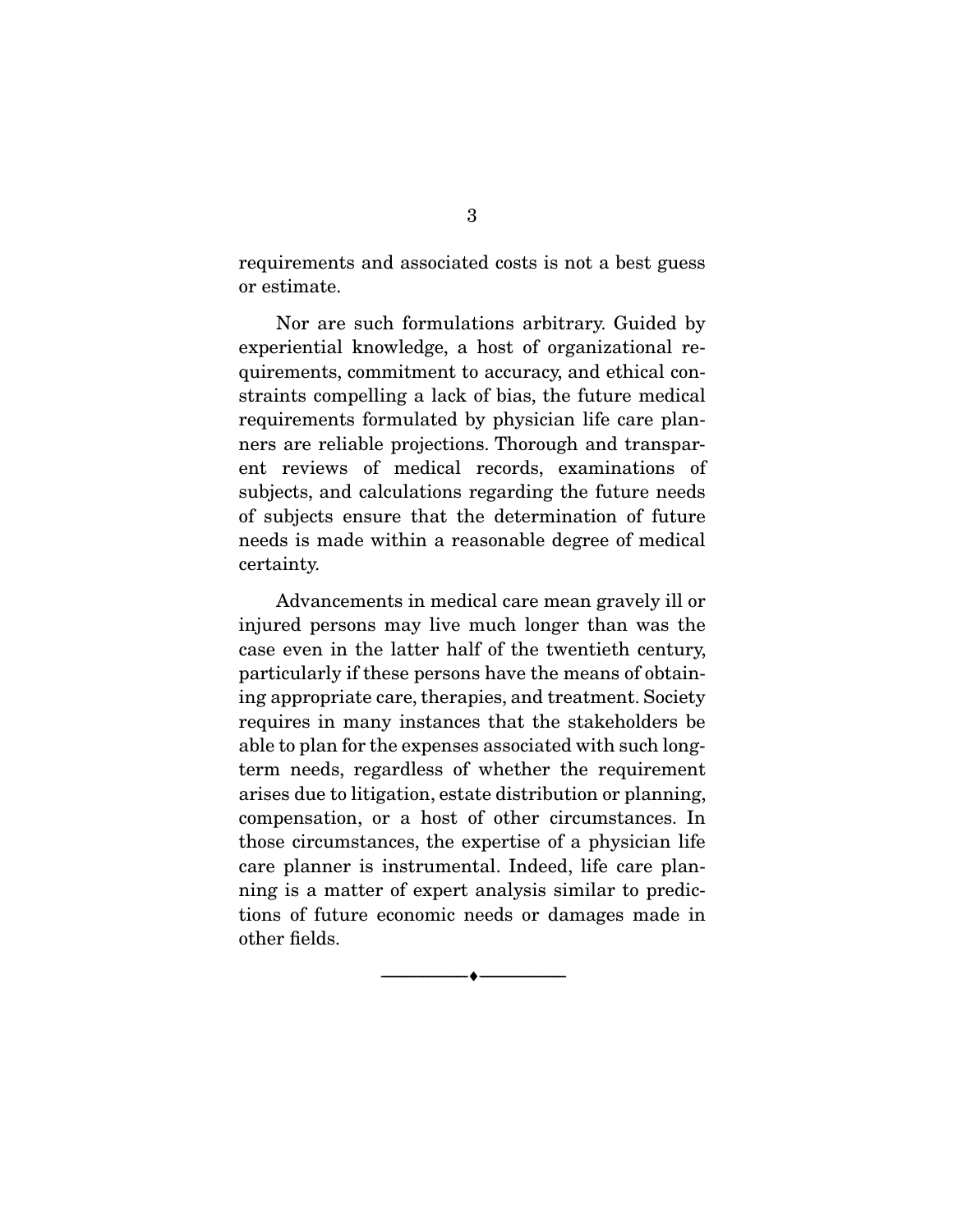#### **ARGUMENT**

 Life care planning is the field of expertise that helps individuals and organizations plan for the future care of a disabled, ill, or injured person in a wide variety of contexts, ranging from financial and estate planning to determining future damages in litigation. This case arises in the latter context, where life care planning experts help parties, juries, and courts determine an individual's future medical requirements and the costs thereof. Even where a case does not reach trial, the calculations by life care planners can provide the "objective benchmarks" needed "to make projections of the damages the plaintiff likely could have proved had the case gone to trial." Wos v. E.M.A. ex rel. Johnson, 568 U.S. 627, 642 (2013). In cases like this, the expert analysis of a physician life care planner provides the objective, scientific foundation for determining compensatory economic damages associated with an injured party's future medically-related needs.

### **I. Physician life care planning is a practice guided by specific, relevant, reliable, and peer-reviewed methods, as well as ethical guidelines.**

 Physicians and other rehabilitation professionals have long been called on to answer basic questions regarding care requirements when there are ongoing medical conditions that will require future treatment or care. Joe G. Gonzales, M.D., A Physician's Guide to Life Care Planning: Tenets, Methods, and Best Practices for Physician Life Care Planners 6 (1st ed. 2017). Those basic questions regard a subject's diagnostic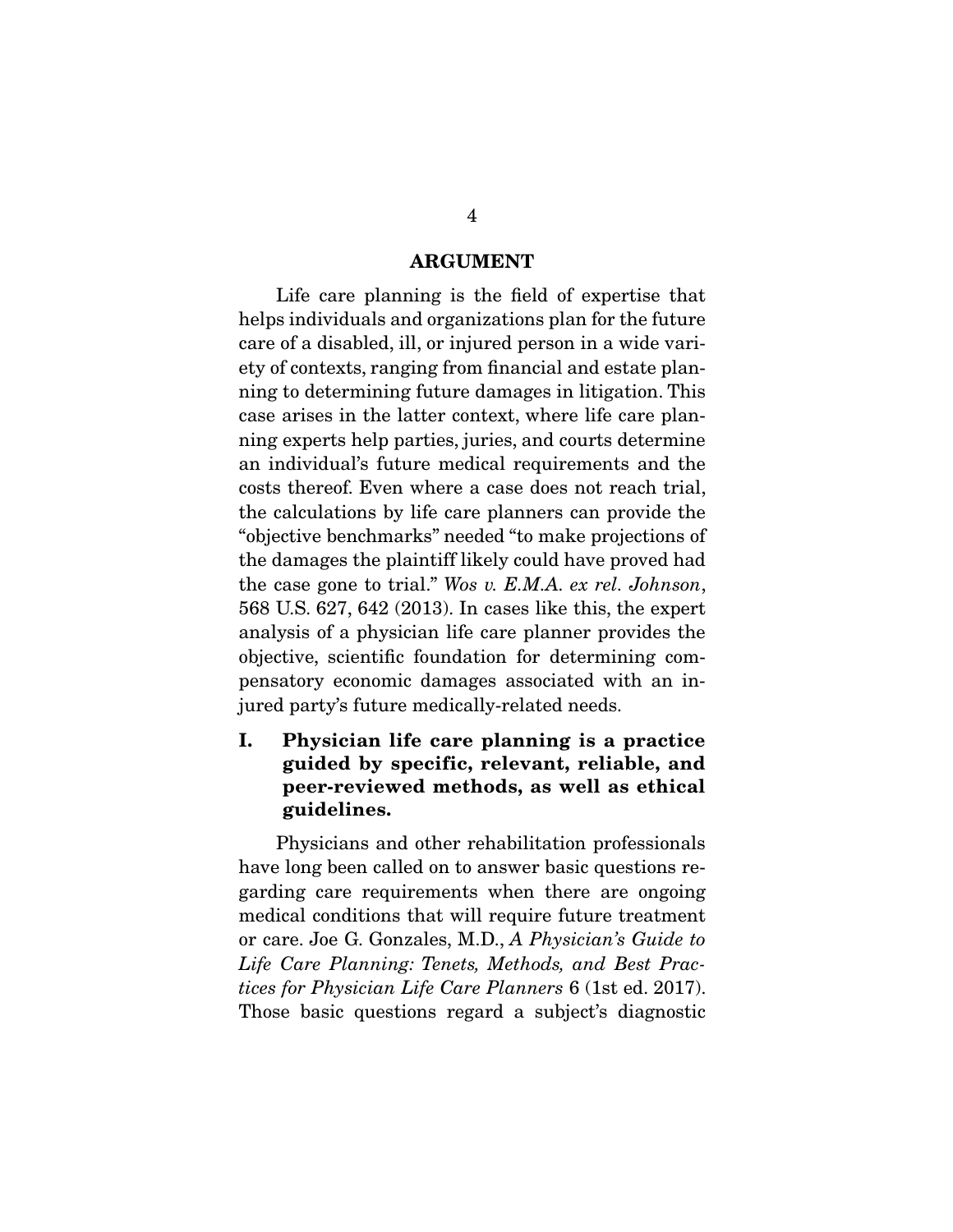condition, future medical requirements, and the costs of those requirements over time. Id.

 The AAPLCP endeavors to elevate the discipline of life care planning through research and publication, continuous advancement of life care planning methodologies, standards and practices, and the training and education of qualified physicians. Id. Today, life care planners may be certified in the field. International Commission on Health Care Certification (ICHCC), Certified Life Care Planner, https://www.ichcc.org/certifiedlife-care-planner-clcp.html (last visited Sept. 7, 2021). To qualify, an applicant must be a qualified health care professional and have extensive training and experience in life care planning. Id. Further, the Certified Physician Life Care Planner Certification Board offers advanced certification (Certified Physician Life Care Planner CPLCP) for physicians who possess a Certified Life Care Planner certification from the ICHCC, and who are Board Certified in Physician Medicine and Rehabilitation by the American Board of Physical Medicine and Rehabilitation, one of twenty-four medical specialty boards that make up the American Board of Medical Specialties.

 Far from an arbitrary or manipulable analysis, life care planning is defined as the

process of applying methodological analysis to formulate diagnostic conclusions, and opinions regarding physical or mental impairment and disability for purpose of determining care requirements for individuals with permanent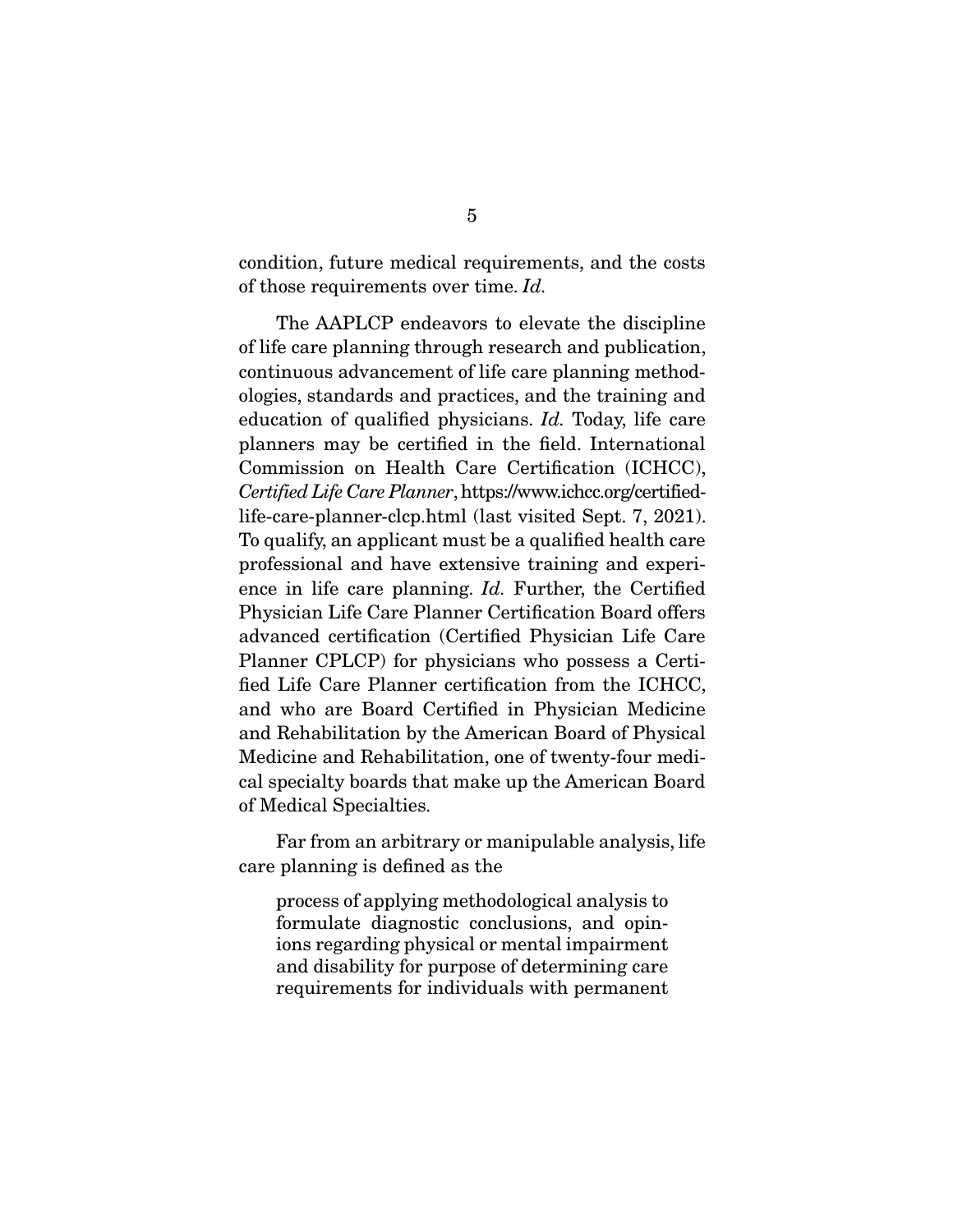or chronic medical conditions; and quantifying these requirements in monetary terms.

Gonzales, supra, at 13. Guesses or arbitrary estimates never suffice as each of these conclusions, opinions, and quantifications must be determined to a threshold reasonable degree of medical certainty. Id. at 18.

 In making these determinations, physician life care planners are guided by The Clinical Objectives of Life Care Planning:

- (1) Diminish or eliminate physical and psychological pain and suffering.
- (2) Reach and maintain the highest level of function given an individual's unique circumstance.
- (3) Prevent complications to which an individual's unique physical and mental conditions predispose them.
- (4) Afford the individual the best possible quality of life in light of their condition.

#### Id. at 15.

 To ensure these objectives are met, the AAPLCP encourages the preparation of life care plans in accordance with certain tenents, methods, and best practices. Thus, life care plans should have a foundation that is credible and transparent; reflect a superstructure containing a set of facts, opinions, and conclusions; and incorporate the key mechanics of linearity and continuity. Id. at 21.

6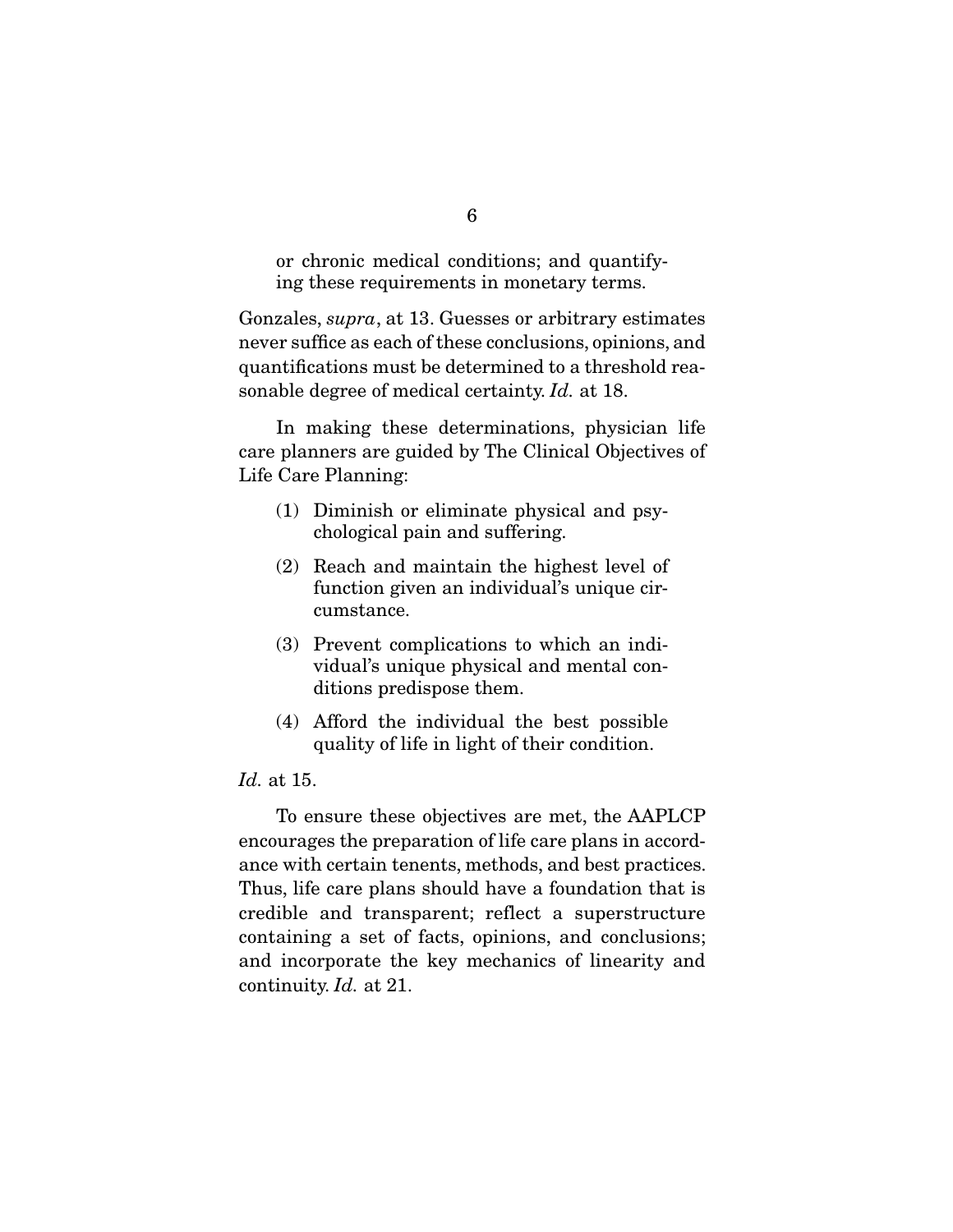The facts section of a life care plan is derived from the physician life care planner's thorough review of medical records and other documents, personal interviews with the subject and other interested parties, and examinations of the subject. Id. at 25. In turn, opinions regarding the long term needs of a subject are derived from the physician life care planners' diagnostic conclusions, consequent circumstances, and future medical requirements. Id. at 28.

 Having assessed the facts and formed these opinions, a physician life care planner then performs a quantitative assessment that contains a cost analysis and a definitive value for future medical expenses. Id. at 31. Courts are well-versed in determining the reliability of such assessments, finding the methodology approved by the AAPLCP to satisfy the requirements of Daubert v. Merrell Dow Pharmaceuticals, Inc., 509 U.S. 579 (1993). E.g., Ruiz v. Minh Trucking, LLC, No. SA-19-CV-01191-DAE, 2020 WL 6265084, at \*3 (W.D. Tex. Oct. 23, 2020); see also March v. United States, No. 3:17-cv-2028 (VAB), 2021 WL 848723, at \*4-5 (D. Conn. 2021) (finding life care planner's opinions employing standards of the International Academy of Life Care Planners satisfied Daubert). An opposing party, of course, remains able to address perceived weaknesses of these assessments on cross-examination. Ruiz, 2020 WL 6265084 at \*3; March, 2021 WL 848723 at \*5.

 Recognizing that mistakes in analyses could jeopardize the four objectives and harm subjects, standards of practice have developed among life care planners. Gonzales, supra, at 6. Thus, "all Certified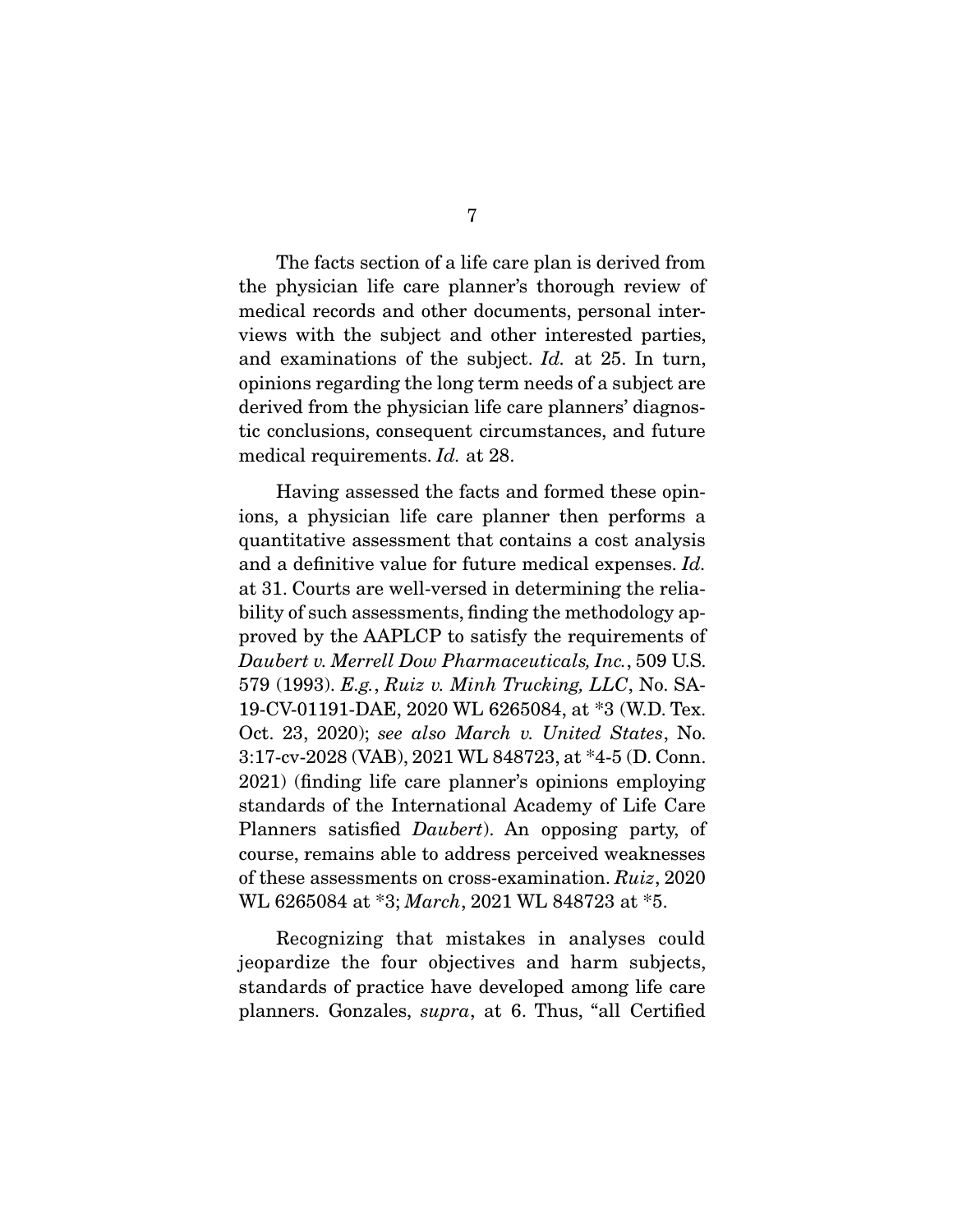Physician Life Care Planners (CPLCP) must comply" with "AAPLCP's Standards of Practice, Ethics, and Professional Conduct," which "define the professional standards and ethical conduct." Id. at 15.

 The primary tenets of these standards are objectivity, truthfulness, accuracy, and professionalism. Id. at 14. Physician life care planners are prohibited from advocating for individuals, positions, beliefs, or desired legal outcomes; avoid any partiality in their opinions; and cannot take any steps that do not serve producing conclusions that are truthful, accurate, and objective. Id. They are to approach each subject with an unbiased perspective focused only on the four clinical objectives. Id.

 These ethical requirements ensure not only the reliability of physician life care planner opinions, but also that the subject receives sufficient care in the future:

 A life care planner can possess the greatest degree of capacity in the world, but without a high degree of ethical integrity, a life care planner is worthless; or worse, he is potentially harmful.

 Life care planning has no room for moral relativism.

Id. at 24.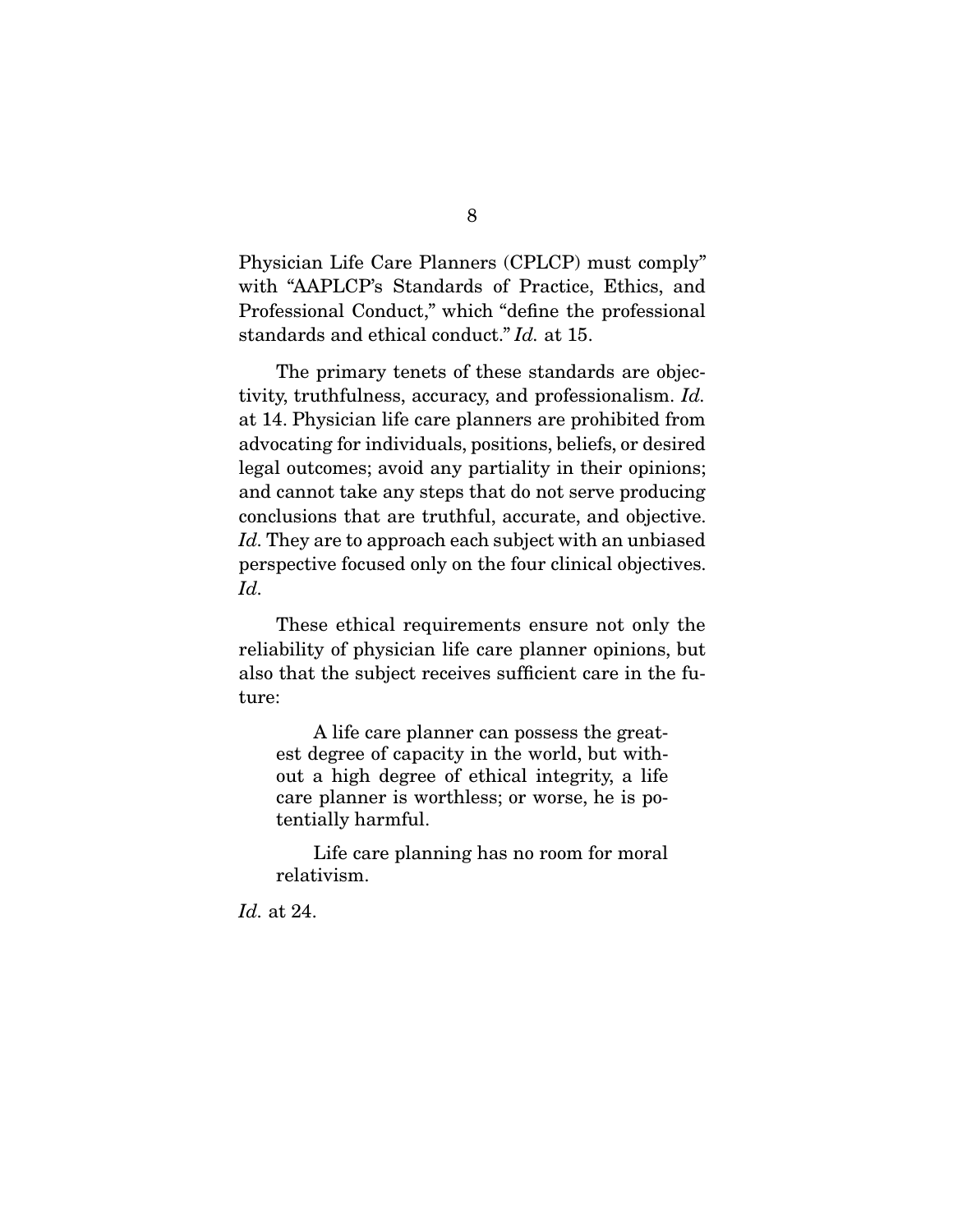### **II. Physician life care planning grew out of a medical field and continues to be used outside of personal injury litigation.**

 Though life care planners are often called on to provide their expertise in litigation, the tenents, methods, and best practices to which they conform are extremely similar to those used by practicing physiatrists. Gonzales, supra, at 9. Physiatrists are medical doctors that have training and experience in providing medical and rehabilitative services to individuals with disabilities, dealing with individuals who have catastrophic functional problems, and anticipating patients' long term needs. Id. at 16. They "are experts in the medical and physical treatment of disabling illness and injury," providing a "holistic and comprehensive . . . approach to the assessment of medical and rehabilitation requirements," making them "well suited to determine what medical conditions remain relevant to a subject's future care considerations." Id. at 9. Physiatry has long been recognized as a discipline uniquely qualified to provide scientific and medical foundations essential to developing life care plans. Id.

 Physician life care planners are different from other treating physicians, the latter of whom must focus on their patients' current courses of treatment from visit to visit. Id. at 7. Treating physicians often specialize in one area of illness, injury, or care, a focus which may hinder their ability to assess the total impact of an injury or illness. Id. at 10. Nor are they familiar with life care planning methodology. Id.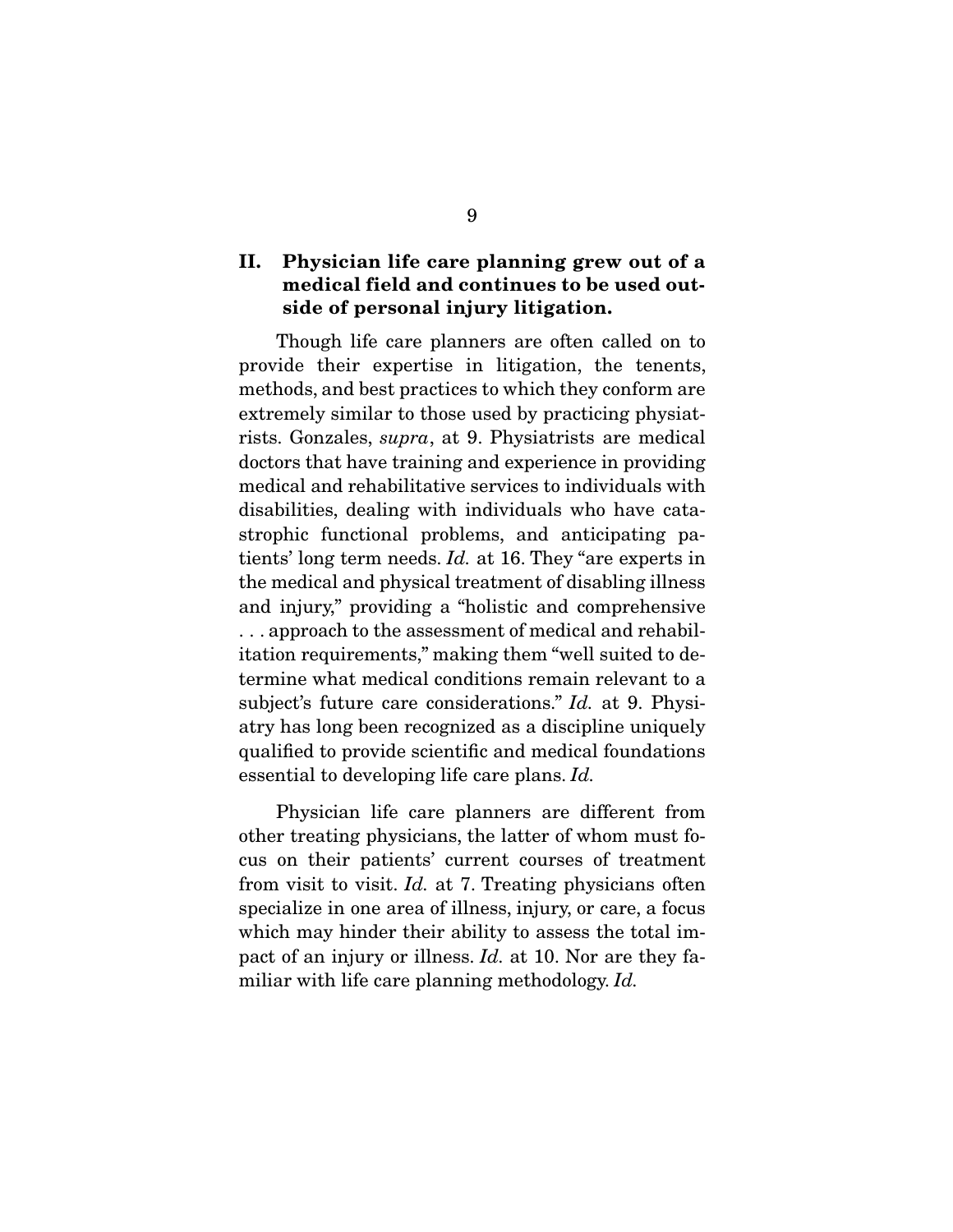That methodology is of use in arenas beyond the type of litigation at issue here. Today, medical science enables people with catastrophic injuries and grave illnesses to live longer. Because society often demands the costs of that care be calculated at the front end, life care planning is not reserved for personal injury or medical malpractice cases. As the AAPLCP recognizes, life care plans have a growing value in purely medical contexts like case management, elder care, and discharge planning. Id. at 7. Life care plans are also an important aspect of estate planning to ensure there will be sufficient assets to cover, for example, a disabled child's future needs. Even in the courtroom, life care plans are useful well beyond tort litigation. For example, they may be important in a divorce case for determining the future medical costs of a child or spouse, which may be a central issue in the division of marital assets and imposition of child or spousal support obligations. E.g., In re Marriage of Zweig, 798 N.E.2d 1223, 1227 (Ill. Ct. App. 2003).

 The government might use the services of a life care planner as well. In one example, both parties consulted life care planners to estimate future expenses of a claimant under the National Vaccine Injury Compensation Program. McCulloch v. Sec'y of Health & Human Servs., No. 09-293V, 2017 WL 7053992, at \*2 (Fed. Cl. Dec. 19, 2017). Governments may consult physician life care planners in assessing the costs of providing medical care to persons under their control, such as prisoners.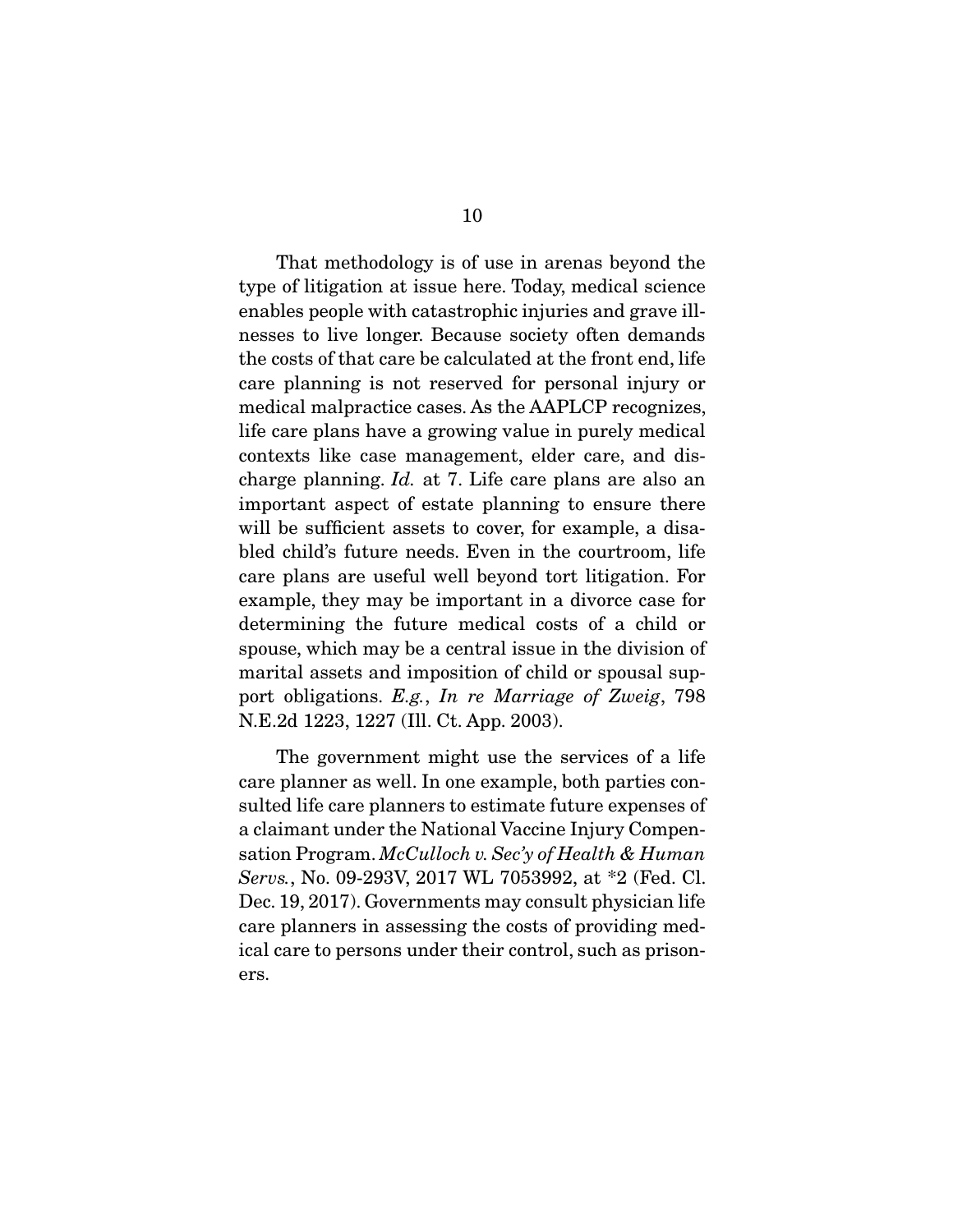And of course, life care planners may be instrumental in personal injury cases like this one, to objectively formulate an injured person's future medical requirements and quantify those requirements in monetary terms in a case before settlement discussions. Indeed, the determination of future medical costs by expert life care planners is similar to the determination by other experts of future economic damages such as lost wages in a tort case, expected profits in a commercial dispute, or the costs to maintain a standard of living in a family law matter. Given the medical and scientific background of physician life care planners and that their projections are used across a spectrum of circumstances, their analysis is one of the "powerful tools" that may prevent "abusive unilateral allocations" in cases like this one. Gallardo by & through Vassallo v. Dudek, 963 F.3d 1167, 1184 n.3 (11th Cir. 2020) (Wilson, J., concurring in part and dissenting in part).

#### **CONCLUSION**

--------------------------------- ♦ ---------------------------------

 AAPLCP respectfully urges this Court to avoid any language in its opinion that calls into question the reliability or accuracy of future care (and future care cost) formulation. Future medical requirements and associated costs that are formulated by physician life care planners who conform the formulation of their opinions to specific, relevant, and reliable peer reviewed methods in the field of life care planning provide parties and courts, as well as individuals and